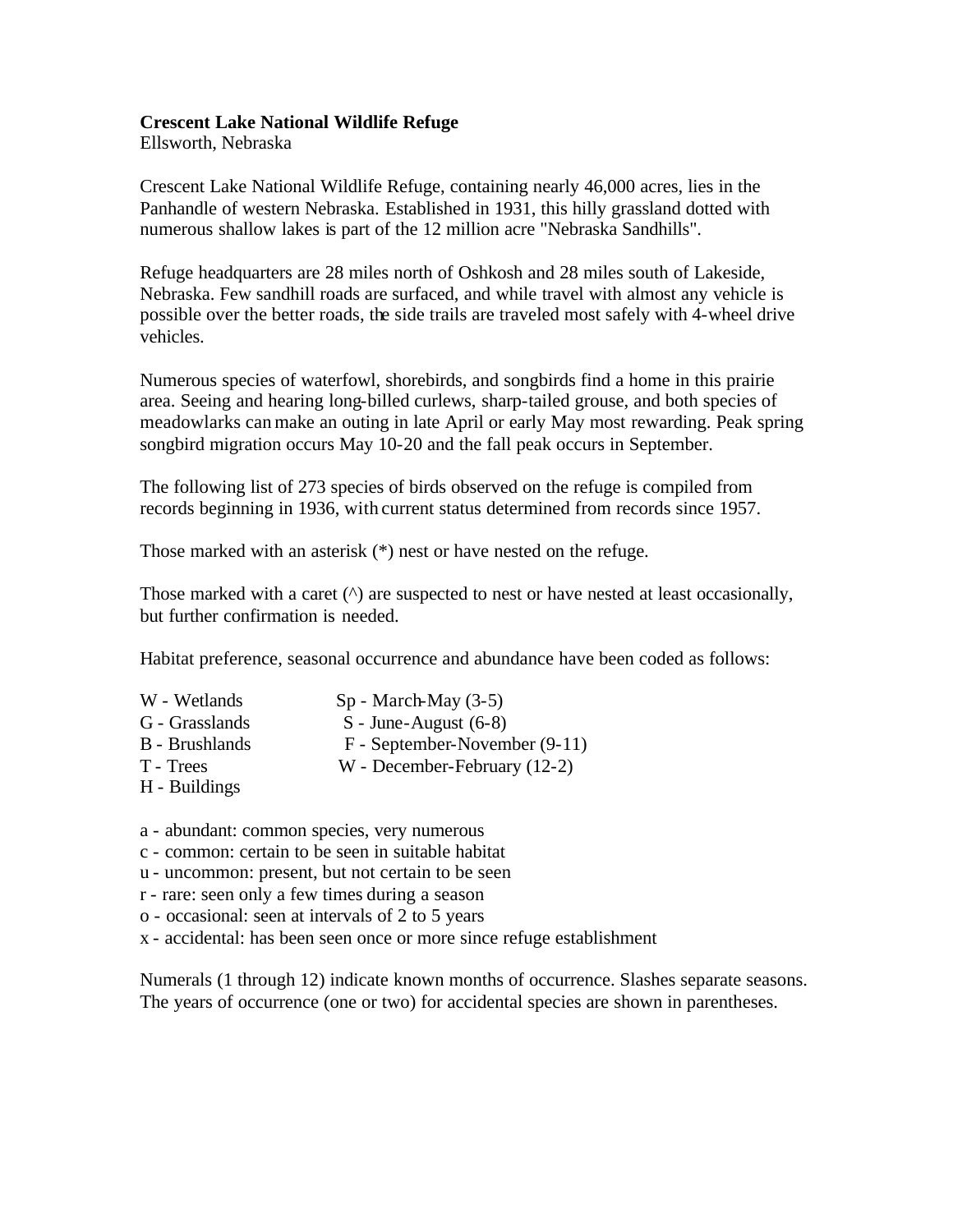| <b>LOONS</b>                                 | Sp             | S            | F                        | W                            |
|----------------------------------------------|----------------|--------------|--------------------------|------------------------------|
| $\sim$ Common Loon W 5/10-11                 | 0              |              | $\mathbf{O}$             |                              |
| <b>GREBES</b>                                | Sp             | S.           | F                        | W                            |
| Horned Grebe W $3-5/7-11$                    | u              | $\mathbf{o}$ | u                        |                              |
| $\frac{1}{2}$ Eared Grebe W 3-11*            | $\mathbf{C}$   | $\mathbf{C}$ | $\mathbf{C}$             |                              |
| Western Grebe W $4-11*$                      | $\mathbf{c}$   | $\mathbf{c}$ | $\mathbf{C}$             |                              |
| $\_\_$ Pied-billed Grebe W 3-11*             | $\mathbf{C}$   | $\mathbf{C}$ | $\mathbf{C}$             |                              |
| <b>PELICANS</b>                              | Sp             | S            | F                        | W                            |
| $\blacksquare$ American White Pelican W 4-11 | $\mathbf{C}$   | u            | $\mathbf c$              |                              |
| <b>CORMORANTS</b>                            | Sp             | S —          | F                        | W                            |
| $\Box$ Double-crested Cormorant W 3-11*      | $\mathbf{C}$   | $\mathbf{C}$ | $\mathbf c$              |                              |
| <b>HERONS AND BITTERNS</b>                   | Sp             | S.           | F                        | W                            |
| Great Blue Heron W 3-11 <sup>*</sup>         | $\mathbf{C}$   | u            | $\mathbf c$              |                              |
| $\qquad$ Green Heron W 5-6                   | $\mathbf{O}$   | $\mathbf{O}$ | $\sim$                   |                              |
| $\frac{1}{2}$ Little Blue Heron W 6-7 (1971) |                | X            | $\sim 100$               |                              |
| $\frac{1}{2}$ Cattle Egret W 5-6/7-11        | 0              | 0            | $\overline{\mathbf{O}}$  |                              |
| $\frac{1}{2}$ Great Egret W 5-6/9            | 0              | $\mathbf{O}$ | $\mathbf{O}$             |                              |
| $\frac{1}{2}$ Snowy Egret W 3-6/7-10         | 0              | $\mathbf{O}$ | $\mathbf{o}$             |                              |
| -Black-crowned Night-Heron W 4-11*           | $\mathbf c$    | $\mathbf{c}$ | $\mathbf{C}$             |                              |
| Least Bittern W 6-7                          |                | r            | $\overline{\phantom{a}}$ |                              |
| $\frac{1}{2}$ American Bittern W 4-11*       | $\mathbf{c}$   | $\mathbf c$  | u                        | $\qquad \qquad \blacksquare$ |
| <b>IBISES</b>                                | Sp             | S            | F                        | W                            |
| White-faced Ibis W $4-6/7-10$                | $\overline{O}$ | $\mathbf{O}$ | $\mathbf{O}$             | $\overline{\phantom{a}}$     |
| <b>WATERFOWL</b>                             | Sp             | S —          | F                        | W                            |
| $\frac{1}{2}$ Tundra Swan W 2-4/11           | $\overline{O}$ | $\sim$ $-$   | $\mathbf 0$              | $\overline{\phantom{a}}$     |
| $\frac{1}{2}$ Trumpeter Swan W 1-12*         | r              | r            | $\bf r$                  | r                            |
| Canada Goose W 1-12*                         | c              | c            | c                        | c                            |
| Greater White-fronted Goose W 3-4/9-12       | О              |              | r                        | 0                            |
| $\_$ Snow Goose W 2-4/9-11                   | u              |              | u                        |                              |
| Ross' Goose W $3-4/11$                       | O              |              | 0                        |                              |
| Mallard W 1-12 $*$                           | a              |              | с                        | a<br>O                       |
| _ American Black Duck W 8-9 (1967,1977) -    |                | X.           |                          | X                            |
| Gadwall W $1-11*$                            | c              | $\mathbf{C}$ |                          | $\mathbf{C}$                 |
| Northern Pintail W 2-11*                     | c              | с            |                          | с                            |
| $\sim$ Green-winged Teal W 1-11*             | c              | u            |                          | c                            |
| Blue-winged Teal W 3-11 $*$                  | a              | a            |                          | a                            |
| Cinnamon Teal W 3-11*                        | r              | r            |                          | 0                            |
| $\Delta$ American Wigeon W 2-12*             | u              |              | u                        | u<br>O                       |
| Northern Shoveler W 3-11*                    | a              | $\mathbf C$  |                          | a                            |
| Wood Duck W 3-10^                            | r              | r            |                          | r                            |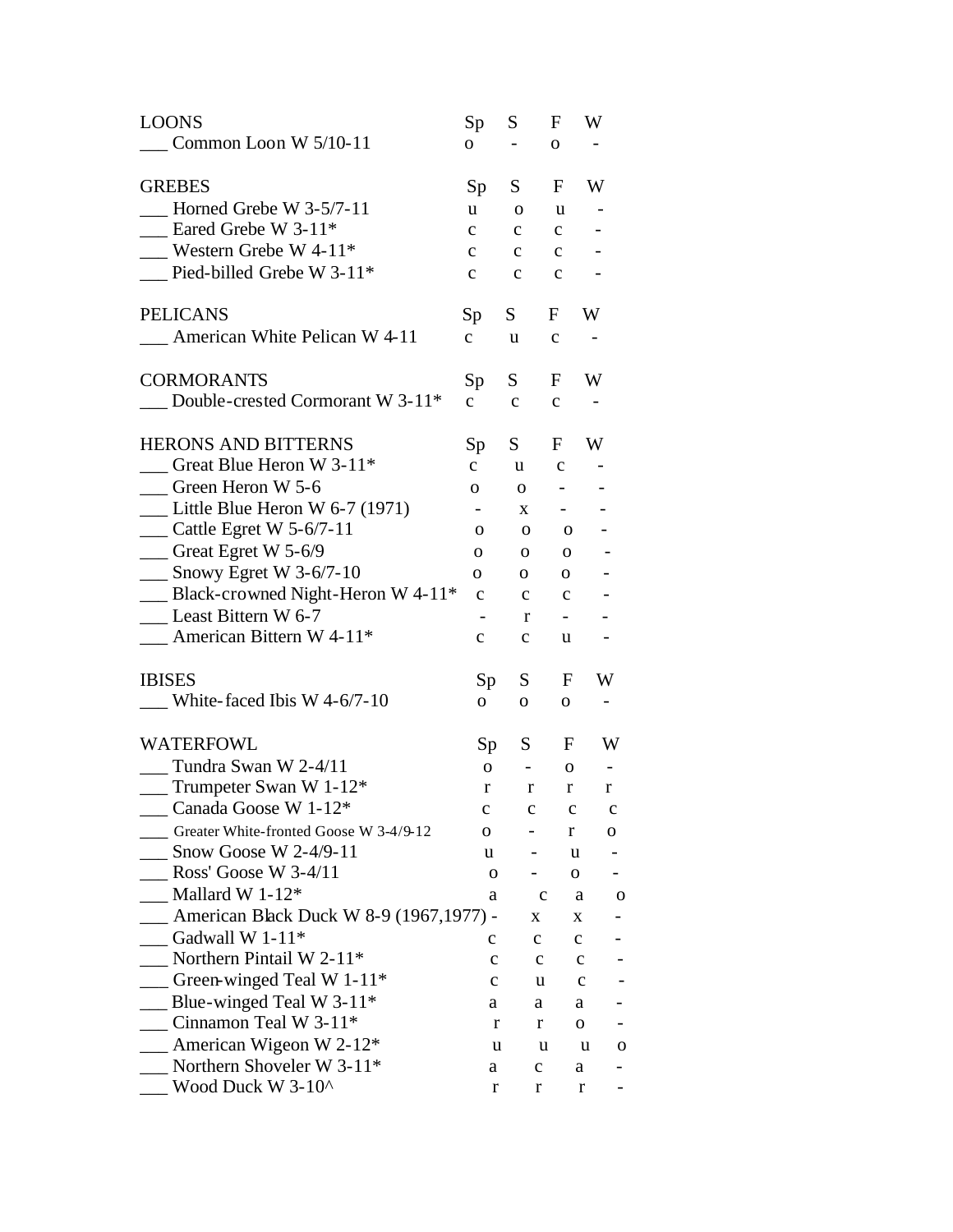| Redhead W 2-1*                              | $\mathbf c$              | u                        | $\mathbf c$              | 0                        |
|---------------------------------------------|--------------------------|--------------------------|--------------------------|--------------------------|
| <b>EXECUTE:</b> Ring-necked Duck W 2-6/7-12 | u                        | $\mathbf 0$              | u                        | 0                        |
| Canvasback W 1-11 <sup>*</sup>              | $\mathbf c$              | u                        | $\mathbf c$              | 0                        |
| __ Greater Scaup W 3-4                      | 0                        | $\overline{\phantom{0}}$ | -                        | $\overline{\phantom{0}}$ |
| $\_\_\_\$ Lesser Scaup W 2-11*              | $\mathbf c$              | u                        | $\mathbf c$              | $\mathbf 0$              |
| _ Common Goldeneye W 2-4/7-1                | u                        | 0                        | u                        | 0                        |
| Barrow's Goldeneye W 4 (1968)               | X                        | Ξ.                       |                          | -                        |
| $\_\_\$ Bufflehead W 2-6/7-12               | $\mathbf{C}$             | $\mathbf 0$              | $\mathbf c$              | $\mathbf 0$              |
| $\sim$ Oldsquaw W 5 (1960)                  | X                        | $\qquad \qquad -$        | $\overline{\phantom{0}}$ |                          |
| $\mu$ White-winged Scoter W 9 (1936)        | $\overline{\phantom{0}}$ |                          | X                        |                          |
| $\frac{1}{2}$ Surf Scoter W 11 (1979)       | $\overline{\phantom{0}}$ |                          | X                        |                          |
| $\_\_\_\$ Ruddy Duck W 2-11*                | $\mathbf c$              | c                        | c                        | $\mathbf 0$              |
| Hooded Merganser W 3-6/7-11                 | r                        | 0                        | r                        |                          |
| __ Common Merganser W 2-4/7-1               | u                        | 0                        | u                        | $\mathbf 0$              |
| Red-breasted Merganser W 3-4/10-11          | r                        | -                        | r                        | $\blacksquare$           |
| <b>VULTURES</b>                             | Sp                       | S                        | F                        | W                        |
| Turkey Vulture G 4-6/7-9                    | r                        | O                        | r                        |                          |
| <b>HAWKS AND FALCONS</b>                    | Sp                       | S                        | F                        | W                        |
| Northern Goshawk TG 4-5/9-11                | r                        |                          | 0                        |                          |
| __ Sharp-shinned Hawk TBG 3-5/7-1           | u                        | 0                        | u                        | 0                        |
| $\_\_$ Cooper's Hawk TG 4-5/8-11            | u                        | 0                        | u                        |                          |
| $\phantom{1}$ Red-tailed Hawk TG 3-12*      | u                        | u                        | u                        | u                        |
| Red-shouldered Hawk TG 9 (1962)             | -                        | -                        | X                        | -                        |
| Broad-winged Hawk TG 4-5/9-10               | r                        | $\overline{\phantom{a}}$ | $\mathbf 0$              |                          |
| Swainson's Hawk TG 4-10*                    | u                        | u                        | u                        |                          |
| __ Rough-legged Hawk TG 10-4                | u                        | Ξ.                       | u                        | u                        |
| Ferruginous Hawk TG 3-11^                   | r                        | 0                        | r                        | $\blacksquare$           |
| Golden Eagle TG 7-6                         | r                        | r                        | r                        | r                        |
| Bald Eagle TWG 1-5/10-12                    | r                        | Ξ.                       | r                        | r                        |
| $\frac{1}{2}$ Northern Harrier GW 1-12*     | $\mathbf C$              | u                        | $\mathbf C$              | 0                        |
| $\sim$ Osprey TWG 5/9-10                    | о                        | ${\bf O}$                | $\bf r$                  |                          |
| __ Gyrfalcon G 3/12 (1978, 1979)            | X                        | н.                       | $-$                      | X                        |
| Prairie Falcon G 7-5                        | r                        | r                        | u                        | $\mathbf O$              |
| __ Peregrine Falcon GW 4-6/7-9              | r                        | 0                        | r                        |                          |
| Merlin TG $1-5/9-12$                        | 0                        | $\blacksquare$           | r                        | r                        |
| American Kestrel TG 1-5/7-11                | r                        | r                        | u                        | 0                        |
| <b>GALLINACEOUS BIRDS</b>                   | Sp                       | S                        | F                        | W                        |
| Sharp-tailed Grouse G 1-12*                 | $\mathbf{C}$             | $\mathbf{C}$             | $\mathbf{C}$             | $\mathbf c$              |
| Northern Bobwhite B 7-6                     | 0                        | 0                        | 0                        | 0                        |
| $\frac{1}{2}$ Ring-necked Pheasant G 1-12*  | $\mathbf c$              | $\mathbf c$              | $\mathbf c$              | $\mathbf c$              |
| <b>CRANES AND RAILS</b>                     | Sp                       | S                        | F                        | W                        |
| Sandhill Crane GW 3-5/9-11                  | r                        |                          | r                        |                          |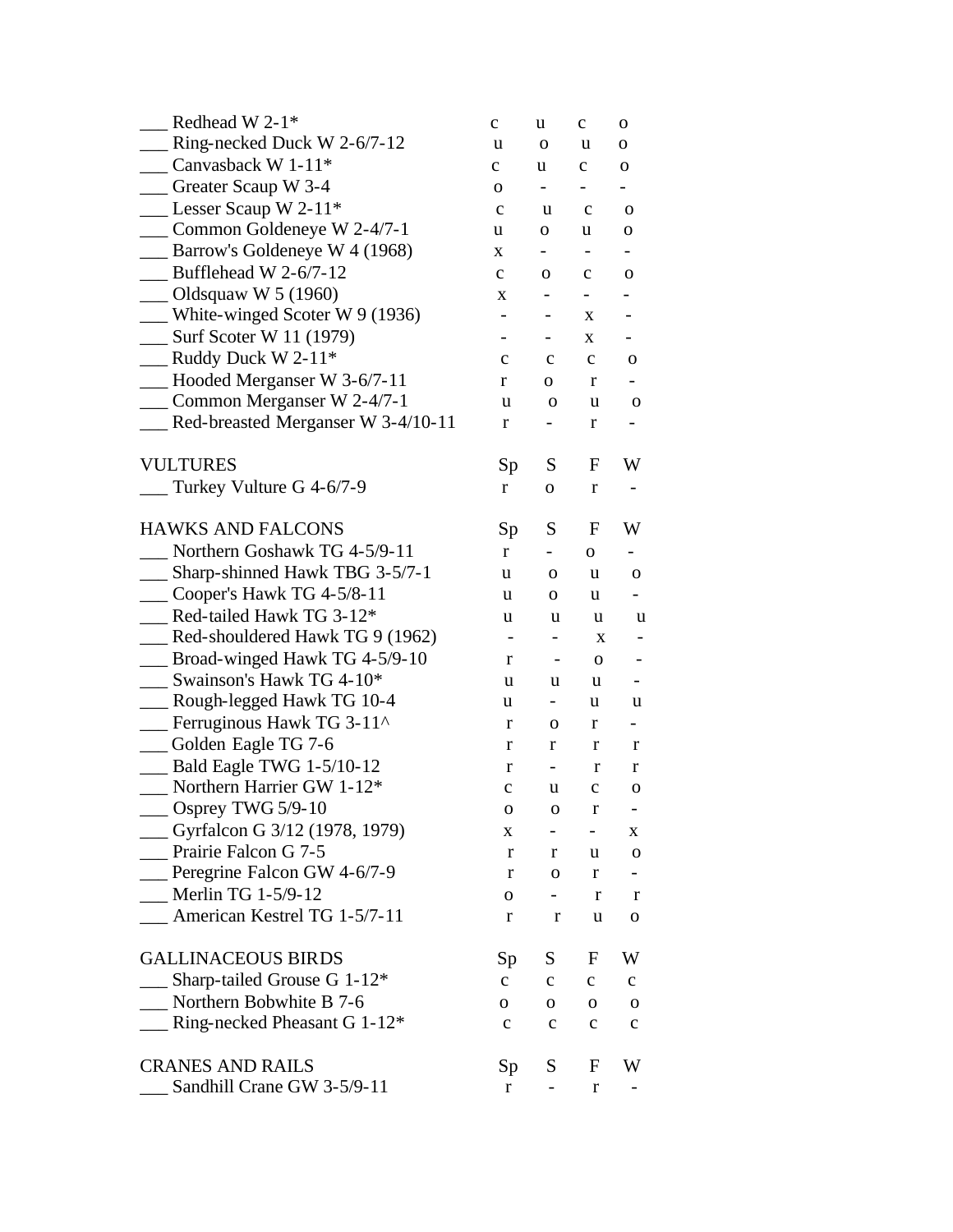| Virginia Rail W 4-10*                                 | с            | с                        | c                            |   |
|-------------------------------------------------------|--------------|--------------------------|------------------------------|---|
| $\frac{\text{Sora W } 4-10^*}{\text{Sora W } 4-10^*}$ | $\mathbf c$  | $\mathbf c$              | $\mathbf C$                  |   |
| __ Black Rail W 5/7 (1978,1980)                       | X            | X                        |                              |   |
| American Coot W 2-11*                                 | $\mathbf c$  | $\mathbf{C}$             | $\mathbf{C}$                 | O |
| <b>SHOREBIRDS</b>                                     | Sp           | S.                       | F                            | W |
| Semipalmated Plover W 4-5/7-10                        | 0            | r                        | r                            |   |
| $\Box$ Piping Plover W 6 (1937)                       |              | X                        | -                            |   |
| $\hspace{0.1cm}$ Killdeer WG 3-12*                    | a            | $\mathbf C$              | a                            | 0 |
| <b>Example 25 American Golden Ployer W 5/9</b>        | 0            |                          | 0                            |   |
| Black-bellied Plover W 5/8-10                         | r            | $\mathbf O$              | r                            | - |
| $\_\_\_\$ Common Snipe WG 4-11*                       | u            | r                        | u                            |   |
| $\_\_$ Long-billed Curlew GW 3-9*                     | $\mathbf C$  | $\mathbf C$              | 0                            |   |
| $\mu$ Whimbrel W 5 (1969)                             | X            | $\qquad \qquad -$        | -                            |   |
| - Upland Sandpiper GW 4-9*                            | $\mathbf{C}$ | $\mathbf{C}$             | $\mathbf{O}$                 |   |
| $\_\_\_\$ Spotted Sandpiper W 4-5/7-9^                | u            | u                        | u                            |   |
| Solitary Sandpiper W 4-5/7-9                          | u            | u                        | r                            |   |
| Greater Yellowlegs W 3-6/6-11                         | u            | u                        | u                            |   |
| $\_\_\_\$ Lesser Yellowlegs W 4-6/7-10                | $\mathbf c$  | u                        | $\mathbf{C}$                 |   |
| $W$ illet W 4-9*                                      | u            | u                        | $\mathbf 0$                  |   |
| $\frac{1}{2}$ Red Knot W 5 (1972+/-)                  | X            | $\overline{\phantom{a}}$ | $\qquad \qquad \blacksquare$ |   |
| $\frac{1}{2}$ Pectoral Sandpiper W 3-5/7-10           | u            | u                        | u                            |   |
| $\frac{1}{2}$ White-rumped Sandpiper W 5              | 0            | $\overline{\phantom{a}}$ | $\blacksquare$               |   |
| $\mu$ Baird's Sandpiper W 3-5/6-10                    | с            | $\mathbf C$              | $\mathbf{C}$                 |   |
| $\_\_\_\$ Least Sandpiper W 4-5/7-10                  | u            | u                        | u                            |   |
| Dunlin W 8-9                                          |              | $\mathbf 0$              | $\mathbf 0$                  |   |
| __ Semipalmated Sandpiper W 4-5/7-10                  | u            | u                        | r                            |   |
| $\mu$ Western Sandpiper W 5/7-10                      | 0            | r                        | r                            |   |
| $\_\_\_\$ Sanderling W 5/9-10                         | r            | $\sim$                   | 0                            |   |
| $\_\_\_$ Long-billed Dowitcher W 4-5/7-11             | $\mathbf c$  | u                        | $\mathbf c$                  |   |
| $\frac{1}{2}$ Stilt Sandpiper W 5/7-10                | u            | u                        | u                            |   |
| Marbled Godwit W 4-5/7-9                              | r            | $\bf r$                  | $\mathbf O$                  |   |
| Hudsonian Godwit W 5 (1969)                           | X            |                          |                              |   |
| $\blacksquare$ American Avocet W 4-11*                | c            | $\mathbf c$              | c                            |   |
| Black-necked Stilt W 5/7-8                            | 0            | $\mathbf O$              | -                            |   |
| Wilson's Phalarope WG 4-10*                           | a            | $\mathbf{C}$             | $\mathbf{C}$                 |   |
| Red-necked Phalarope W 4-5/7-10                       | $\mathbf c$  | u                        | u                            |   |
| <b>GULLS AND TERNS</b>                                | Sp           | S                        | F                            | W |
| $\sim$ Glaucous Gull W 3 (1978)                       | X            |                          |                              |   |
| $\equiv$ Herring Gull W 2-4/10-11                     | r            | -                        | r                            | 0 |
| California Gull W $5(1969)$                           | X            | $\overline{\phantom{a}}$ | -                            |   |
| $\_$ Ring-billed Gull W 2-11                          | $\mathbf c$  | u                        | $\mathbf c$                  | 0 |
| Franklin's Gull W 4-6/7-10                            | u            | u                        | $\mathbf c$                  |   |
| Bonaparte's Gull W 4-5/10-11                          | r            | -                        | r                            |   |
| Sabine's Gull W 10 (1978)                             | -            |                          | X                            |   |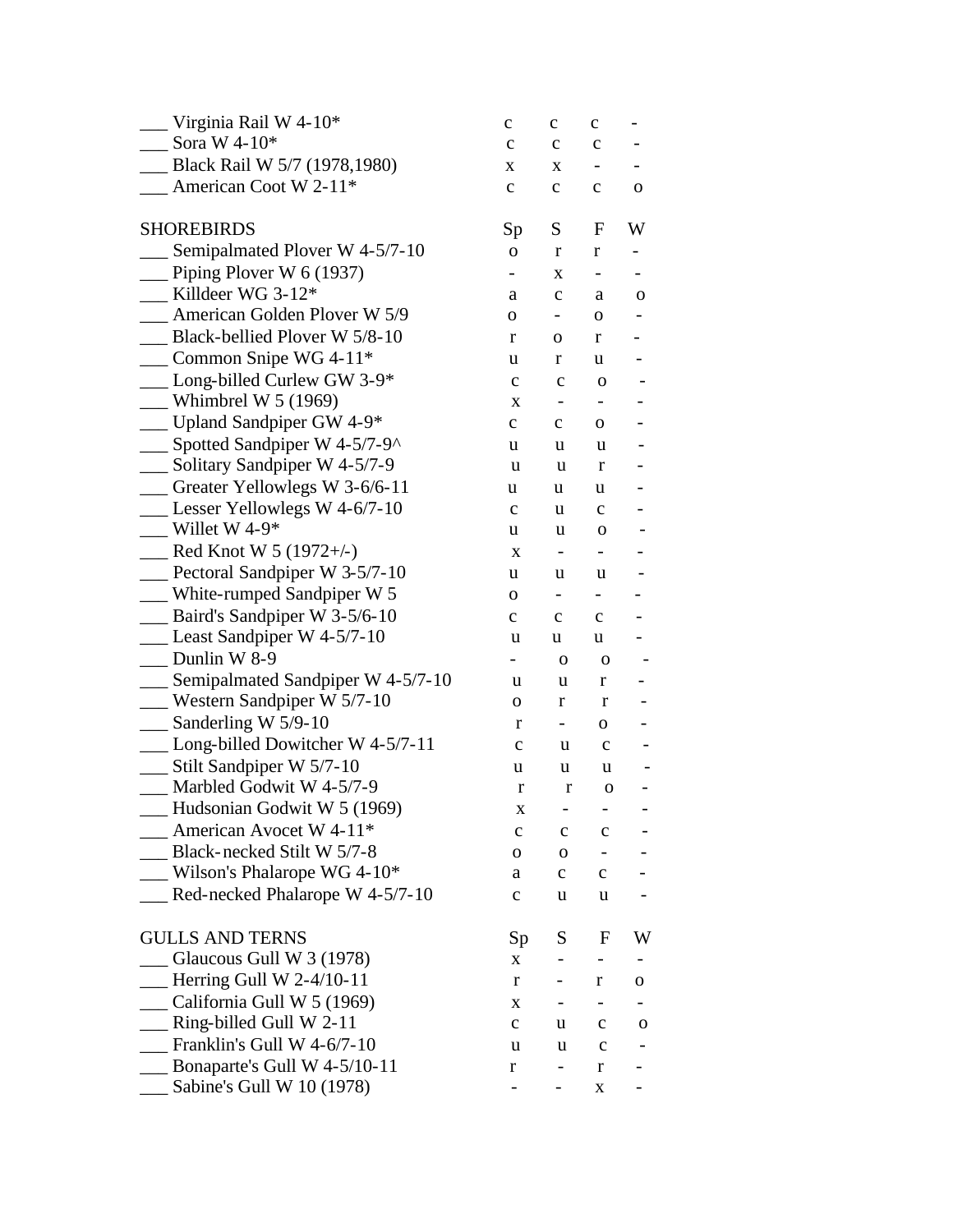| Forster's Tern W 4-10*                          | $\mathbf c$              | $\mathbf{C}$             | u                            |                |
|-------------------------------------------------|--------------------------|--------------------------|------------------------------|----------------|
| Common Tern W $5-6/7-9$                         | 0                        | 0                        | $\mathbf 0$                  |                |
| $\_\_\_\$ Least Tern W 8 (1978)                 |                          | X                        | $\overline{\phantom{a}}$     |                |
| $\equiv$ Caspian Tern W 5 (1976)                | X.                       | $\sim 100$               | $\overline{\phantom{0}}$     |                |
| $\Box$ Black Tern W 4-9*                        | $\mathbf{C}$             | $\mathbf{C}$             | $\mathbf c$                  |                |
| <b>DOVES</b>                                    | Sp                       | S —                      | F                            | W              |
| $\_$ Mourning Dove TBG 3-11*                    | a                        | a                        | $\mathbf{C}$                 |                |
| <b>CUCKOOS</b>                                  | Sp                       | S                        | F                            | W              |
| Yellow-billed Cuckoo TB 5-9*                    | r                        | u.                       | r                            |                |
| Black-billed Cuckoo TB 5-6/8^                   | $\mathbf{O}$             | 0                        | $\qquad \qquad \blacksquare$ |                |
| <b>OWLS</b>                                     | Sp                       | S.                       | $\mathbf F$                  | W              |
| Barn Owl T $2-11*$                              | $r_{\rm}$                | r                        | r                            | $\blacksquare$ |
| Eastern Screech-Owl T 4/7-10                    | $\Omega$                 | $\mathbf{O}$             | $\mathbf 0$                  |                |
| Great Horned Owl T 1-12*                        | u                        | u                        | u                            | u              |
| $\_\_\_\$ Snowy Owl G 11-12                     | $\sim$                   | $ -$                     | 0                            | 0              |
| $\_\_\_\$ Burrowing Owl G 3-9*                  | u                        | u.                       | u                            |                |
| $\_\_$ Long-eared Owl T 1/10-11                 |                          | $\overline{\phantom{a}}$ | $\mathbf{O}$                 | X              |
| $\sum$ Short-eared Owl G 1-12*                  | u                        | u                        | u                            | 0              |
| $\frac{1}{2}$ Northern Saw-whet Owl T 10 (1977) | $\overline{\phantom{0}}$ | ۳.                       | X                            |                |
| <b>GOATSUCKERS</b>                              | Sp                       | S —                      | F                            | W              |
| Common Poorwill G 5/8-10                        | r                        | $\mathbf{O}$             | $r_{\rm}$                    |                |
| $\frac{1}{2}$ Common Nighthawk GT 5-9*          | $\mathbf{C}$             | $\mathbf{C}$             | $\mathbf c$                  |                |
| <b>HUMMINGBIRDS AND SWIFTS</b>                  | Sp                       | S —                      | F                            | W              |
| __ Hummingbird (species?) BG 8                  | $\overline{\phantom{0}}$ | $\overline{O}$           | $\overline{\phantom{0}}$     |                |
| $\_\_$ Chimney Swift H 5-6                      | 0                        | $\mathbf 0$              |                              |                |
| <b>KINGFISHERS</b>                              | Sp                       | S                        | F                            | W              |
| Belted Kingfisher WT 3-5/6-10                   | r                        | $r_{\rm}$                | r                            |                |
| <b>WOODPECKERS</b>                              | Sp                       | S                        | F                            | W              |
| Northern Flicker TB 1-12*                       | u                        | u                        | u                            | 0              |
| Red-headed Woodpecker T 5-9*                    | u                        | 0                        | u                            |                |
| __ Yellow-bellied Sapsucker T 4/10-11           | r                        |                          | r                            |                |
| - Hairy Woodpecker T 3-5/9-2                    | 0                        | $\blacksquare$           | 0                            | 0              |
| Downy Woodpecker TB 1-12*                       | u                        | u                        | u                            | u              |
| <b>FLYCATCHERS</b>                              | Sp                       | S                        | F                            | W              |
| <b>Eastern Kingbird TBG 5-9*</b>                | $\mathbf{C}$             | $\mathbf{C}$             | $\mathbf{C}$                 |                |
| Western Kingbird TBG 4-9 $*$                    | $\mathbf c$              | $\mathbf c$              | $\mathbf c$                  |                |
| $\frac{1}{2}$ Cassin's Kingbird T 9 (1977)      |                          | $\overline{\phantom{0}}$ | X                            |                |
| __ Great Crested Flycatcher T 5/8               | 0                        | 0                        | $\overline{\phantom{0}}$     |                |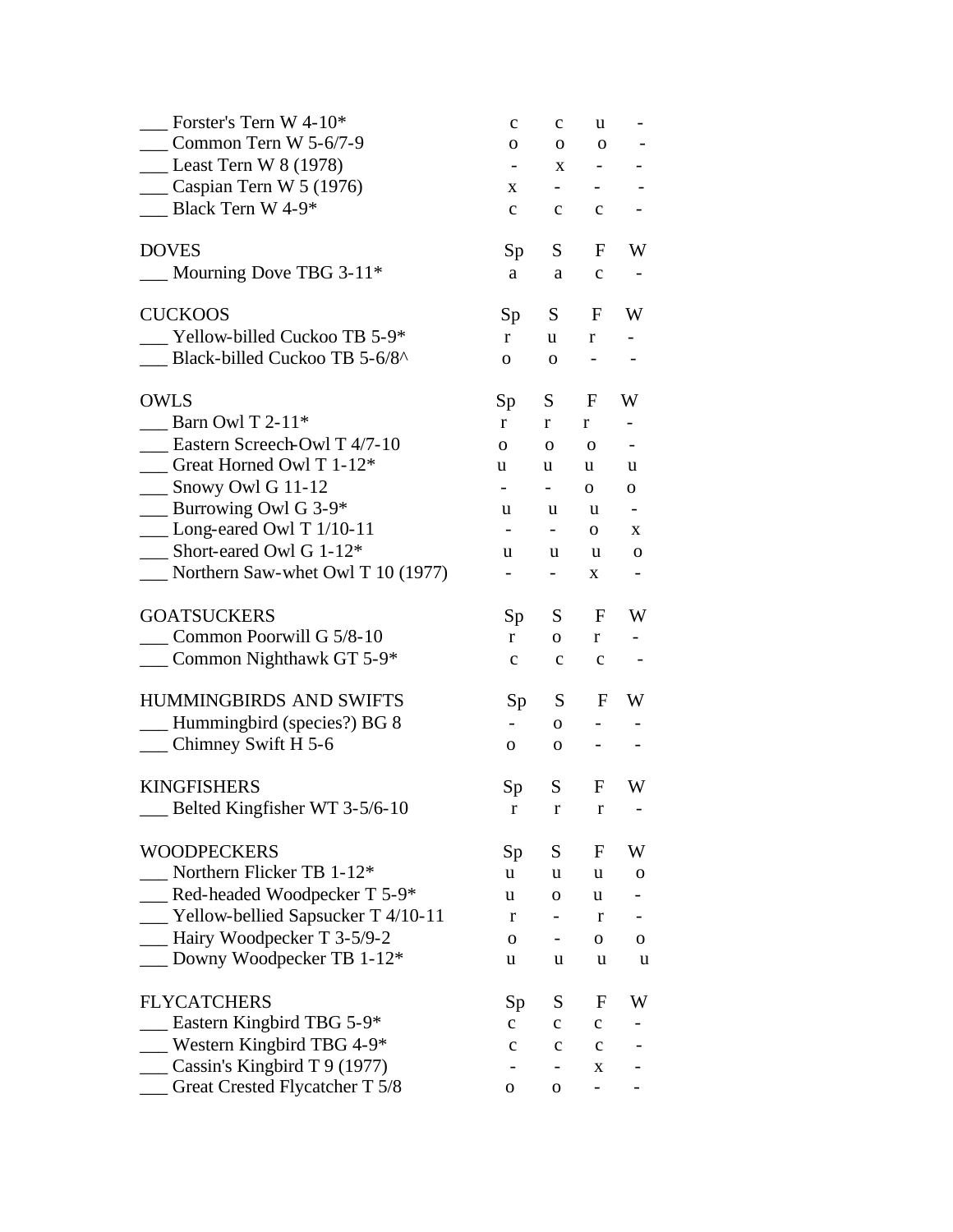| Eastern Phoebe T 4-5/8                            | $\mathbf 0$              | 0                            | $\qquad \qquad \blacksquare$ |                          |
|---------------------------------------------------|--------------------------|------------------------------|------------------------------|--------------------------|
| $\frac{1}{2}$ Say's Phoebe BG 4-5/7-9^            | u                        | 0                            | u                            |                          |
| Willow Flycatcher TW 5-6/8-9                      | r                        | $\mathbf r$                  | r                            |                          |
| $\equiv$ Least Flycatcher T 5/7-9                 | $\mathbf c$              | r                            | r                            |                          |
| Western Flycatcher T 8-9                          | -                        | Ξ.                           | r                            |                          |
| Eastern Pewee T 6/7-8                             | $\overline{\phantom{0}}$ | 0                            | $\blacksquare$               |                          |
| <b>Western Pewee T 5-9<math>\lambda</math></b>    | u                        | u                            | u                            |                          |
| $\Box$ Olive-sided Flycatcher T 5/9               | 0                        | $\qquad \qquad \blacksquare$ | $\mathbf 0$                  |                          |
| <b>LARKS</b>                                      | Sp                       | S                            | F                            | W                        |
| Horned Lark G 1-12*                               | a                        | a                            | a                            | a                        |
| <b>SWALLOWS</b>                                   | Sp                       | S                            | F                            | W                        |
| $\equiv$ Violet-green Swallow T 8 (1979)          |                          | X                            |                              |                          |
| $\overline{\phantom{0}}$ Tree Swallow T 4-10*     | r                        | r                            | 0                            |                          |
| <b>Bank Swallow GTW 5-6/7-9</b>                   | $\mathbf c$              | $\mathbf c$                  | $\mathbf{C}$                 |                          |
| __ Northern Rough-winged Swallow TW 4-8^          | u                        | u                            | Ξ.                           |                          |
| Barn Swallow HTW 4-10*                            | a                        | a                            | a                            |                          |
| __ Cliff Swallow GW 4-8*                          | u                        | r                            | $\overline{\phantom{0}}$     |                          |
| $\mu$ Purple Martin W 5-6/8                       | 0                        | $\mathbf 0$                  |                              |                          |
| <b>JAYS AND CROWS</b>                             | Sp                       | S                            | F                            | W                        |
| $\frac{1}{2}$ Gray Jay T 5 (1958)                 | $\mathbf{X}$             | $\sim$                       | $\blacksquare$               | $\overline{\phantom{0}}$ |
| $\frac{1}{2}$ Blue Jay T 4-10*                    | $\mathbf c$              | u                            | $\mathbf c$                  |                          |
| Black-billed Magpie TG 1-6/7-12                   | 0                        | 0                            | 0                            | 0                        |
| <b>Example 2.5/7-12</b> American Crow TG 2-5/7-12 | r                        | 0                            | r                            | $\mathbf{O}$             |
| $\equiv$ Pinon Jay T 9 (1968)                     | -                        | Ξ.                           | X                            |                          |
| <b>CHICKADEES</b>                                 | Sp                       | S                            | F                            | W                        |
| Black-capped Chickadee T 3-5/7-2                  | $\mathbf{O}$             | $\mathbf 0$                  | $\bf r$                      | 0                        |
| <b>NUTHATCHES</b>                                 | Sp                       | S                            | F                            | W                        |
| White-breasted Nuthatch T 4/8-2                   | $\overline{O}$           | $\overline{O}$               | 0                            | X                        |
| Red-breasted Nuthatch T 5/7-11                    | u                        | u                            | u                            |                          |
| <b>CREEPERS</b>                                   | Sp                       | S                            | F                            | W                        |
| Brown Creeper T $4-5/10-1$                        | 0                        |                              | $\mathbf O$                  | X                        |
| <b>WRENS</b>                                      | Sp                       | S                            | F                            | W                        |
| House Wren TB $4-10*$                             | u                        | u                            | u                            |                          |
| Marsh Wren W 4-11*                                | a                        | a                            | с                            |                          |
| Rock Wren G 5/9                                   | r                        | -                            | r                            |                          |
| MOCKINGBIRDS AND THRASHERS                        | Sp                       | S                            | F                            | W                        |
| Northern Mockingbird T $4-5/8-11$                 | r                        | $\mathbf 0$                  | r                            |                          |
| Cray Catbird TB 5-6/8-10                          | u                        | r                            | u                            |                          |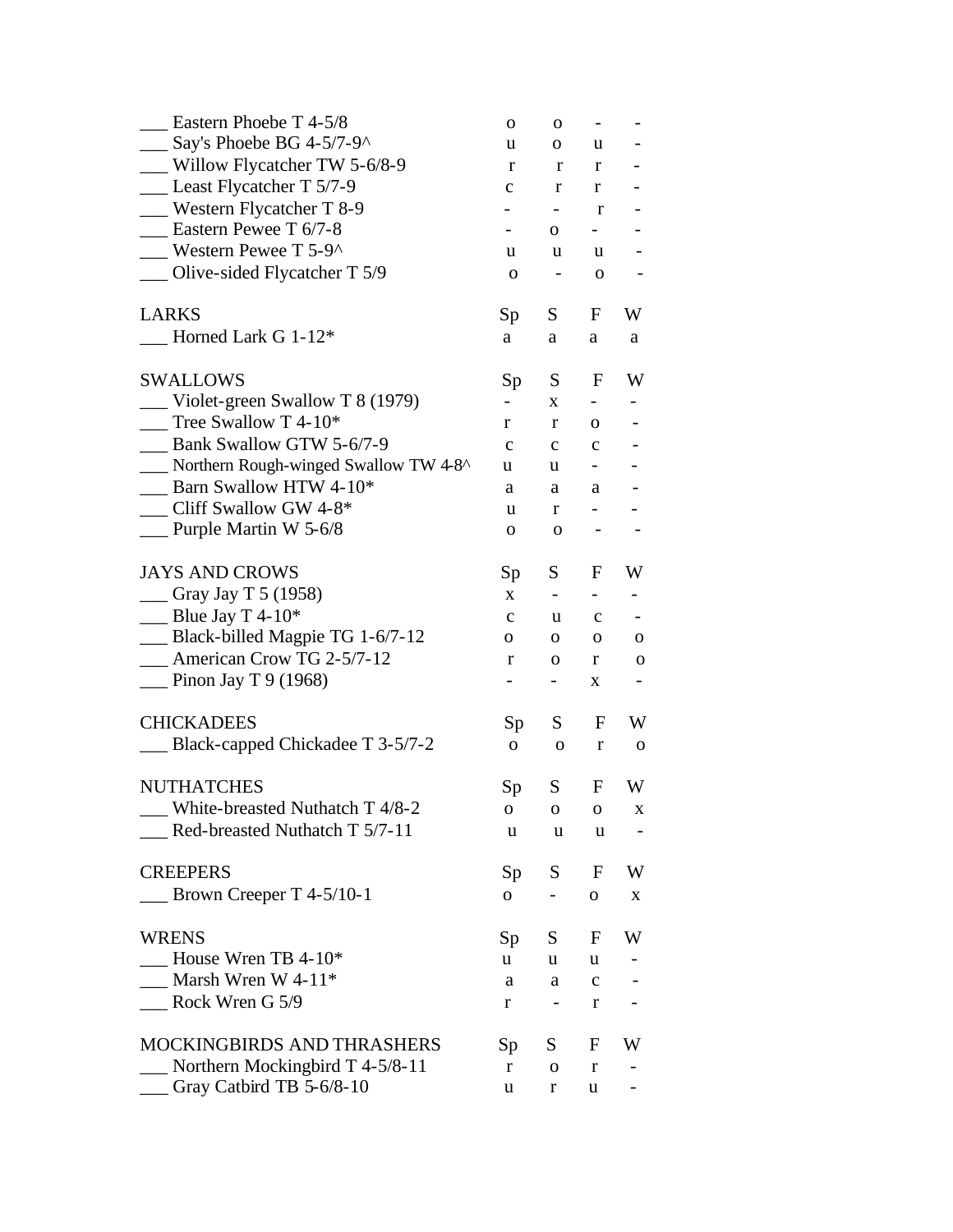| Brown Thrasher TB 4-11*                          | u               | u                        | u                        |              |
|--------------------------------------------------|-----------------|--------------------------|--------------------------|--------------|
| Sage Thrasher BG 8 (1978)                        |                 | X                        | Ξ.                       |              |
| THRUSHES AND KINGLETS                            | Sp              | S.                       | F                        | W            |
| American Robin T 1-12*                           | $\mathbf{C}$    | $\mathbf{C}$             | $\mathbf{C}$             | u            |
| $\frac{1}{2}$ Varied Thrush T 10 (1969)          |                 | -                        | $\mathbf{X}$             |              |
| Wood Thrush T 5-6                                | 0               | $\overline{\phantom{a}}$ | $\overline{\phantom{0}}$ |              |
| Hermit Thrush $T$ 4-5/9-10                       | r               | $\overline{\phantom{0}}$ | r                        |              |
| Swainson's Thrush T 4-6/8-10                     | $\mathbf{C}$    | u                        | u                        |              |
| __ Gray-cheeked Thrush T 5                       | u               | $\overline{\phantom{0}}$ |                          |              |
| <b>Veery T 5-6/8-9</b>                           | 0               | $\mathbf{O}$             | 0                        |              |
| Eastern Bluebird TG 3-6/7-11                     | 0               | 0                        | 0                        |              |
| Mountain Bluebird B 1-3/10-11                    | u               |                          | u                        | X            |
| __ Townsend's Solitaire T 9-5                    | u               | $\overline{\phantom{0}}$ | u                        | r            |
| $\frac{1}{2}$ Golden-crowned Kinglet T 4-5/10-11 | $\overline{O}$  | $\overline{\phantom{0}}$ | r                        |              |
| __ Ruby-crowned Kinglet TB 3-5/9-11              | u               | $\overline{\phantom{a}}$ | u                        |              |
| <b>PIPITS</b>                                    | Sp <sub>1</sub> | S                        | F                        | W            |
| __ American Pipit WG 4/9-10                      | r               | $\overline{\phantom{0}}$ | r                        |              |
| <b>WAXWINGS</b>                                  | Sp              | S                        | F                        | W            |
| Bohemian Waxwing T 11-4                          | $\overline{O}$  | $\overline{\phantom{a}}$ | О.                       | 0            |
| __ Cedar Waxwing T 2-6/7-1                       | u               | u                        | u                        | $\mathbf{o}$ |
| <b>SHRIKES</b>                                   | Sp              | S.                       | F                        | W            |
| Northern Shrike GTB 10-3                         | u.              |                          | u                        | u            |
| __ Loggerhead Shrike TB 3-9*                     | $\mathbf{C}$    | $\mathbf{C}$             | $\mathbf{C}$             |              |
| <b>STARLINGS</b>                                 | Sp              | S                        | F                        | W            |
| European Starling TGH 1-12*                      | r               | u                        | u                        | r            |
| <b>VIREOS</b>                                    | Sp              | S.                       | F                        | W            |
| $\_\_$ Bell's Vireo 5-7*                         | r               | $\mathbf{r}$             |                          |              |
| Solitary Vireo T 5-6/9-10                        | 0               | o                        | 0                        |              |
| $\leq$ Red-eyed Vireo T 5-6/8-9                  | r               | 0                        | r                        |              |
| Philadelphia Vireo TB 5/11 (1969, 1977)          | X               | -                        | X                        |              |
| Warbling Vireo T $5-10^*$                        | u               | r                        | u                        |              |
| <b>WOOD WARBLERS</b>                             | Sp              | S.                       | F                        | W            |
| Black-and-white Warbler T 4-5/8-9                | 0               | r                        | r                        |              |
| Worm-eating Warbler T 5                          | 0               |                          |                          |              |
| Tennessee Warbler T 5/6                          | O               | X                        |                          |              |
| Orange-crowned Warbler TB 4-5/9-10               | u               |                          | u                        |              |
| Northern Parula T 4-6                            | 0               | X                        |                          |              |
| Yellow Warbler TW 4-9*                           | u               | u                        | u                        |              |
| Magnolia Warbler T 5/9                           | о               | Ξ.                       | 0                        |              |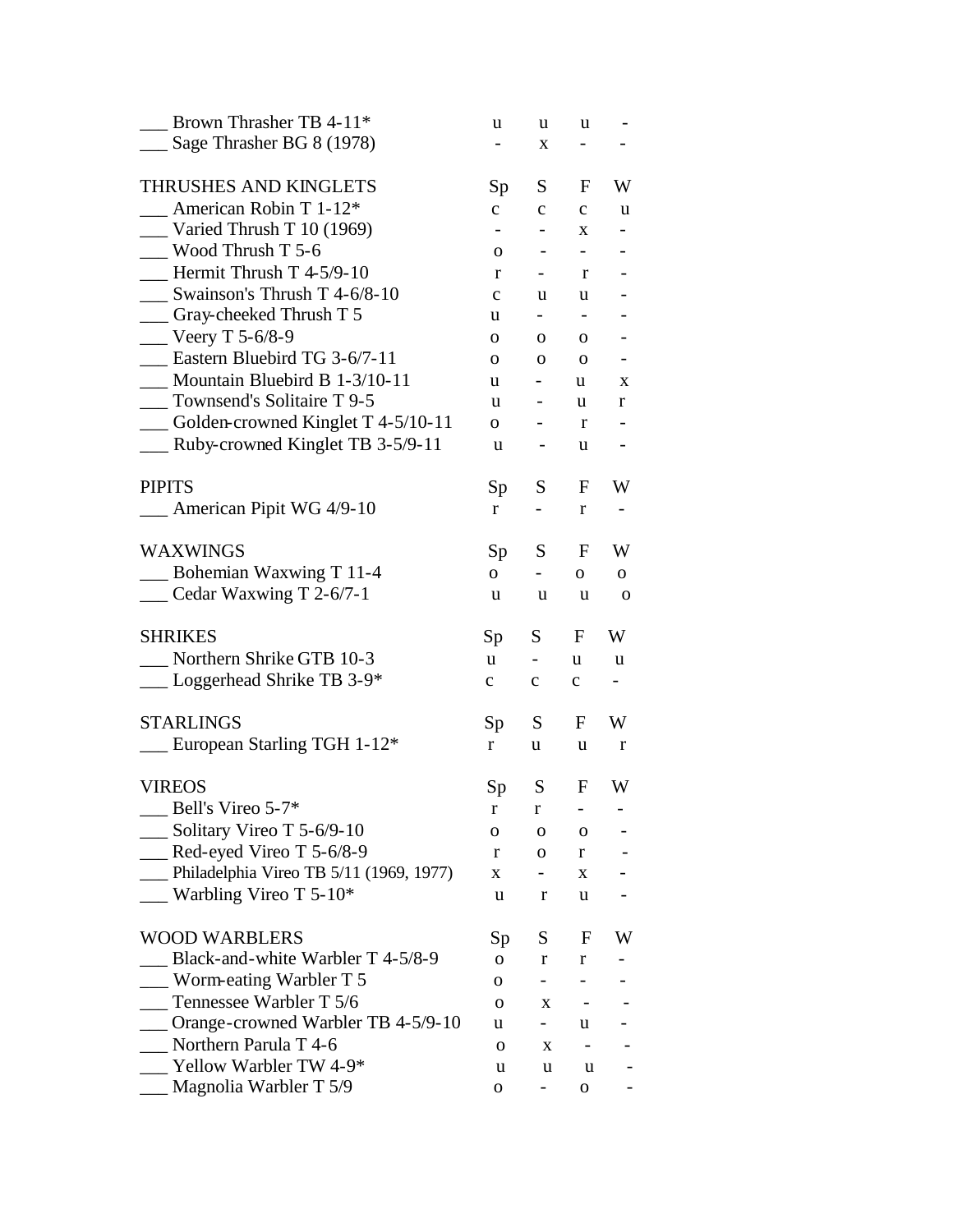| Black-throated Blue Warbler T 9-10              |              | $\overline{\phantom{0}}$ | $\mathbf{O}$   | $\overline{\phantom{0}}$ |
|-------------------------------------------------|--------------|--------------------------|----------------|--------------------------|
| $\blacksquare$ Yellow-rumped Warbler T 4-6/8-11 | $\mathbf{C}$ | 0                        | u              |                          |
| Townsend's Warbler T 5/8-9                      | 0            | $\mathbf{O}$             | $\mathbf{O}$   |                          |
| Black-throated Green Warbler T 5/10             | X            |                          | X              |                          |
| (1966, 1979)                                    |              |                          |                |                          |
| Blackburnian Warbler T 5 (1978)                 | X            |                          |                |                          |
| Bay-breasted Warbler T 5 (1975, 1978)           | X            | $\overline{\phantom{0}}$ |                |                          |
| Blackpoll Warbler T 5-6/9-10                    | u            | X                        | r              |                          |
| Ovenbird B $5-6/7-9$                            | u            | r                        | u              |                          |
| Northern Waterthrush TB 5/8-9                   | r            | 0                        | 0              |                          |
| __ MacGillivray'e Warbler TB 5-6/9              | r            | $\mathbf 0$              | $\mathbf 0$    |                          |
| Common Yellowthroat WB 5-9*                     | a            | a                        | $\mathbf{C}$   |                          |
| Yellow-breasted Chat B 5-6/8-9                  | r            | $\mathbf{O}$             | $\mathbf{O}$   |                          |
| Wilson's Warbler TB 4-6/8-10                    | u            | u                        | u              |                          |
| $\blacksquare$ American Redstart T 4-6/7-9      | u            | u                        | u              |                          |
| <b>WEAVER FINCHES</b>                           | Sp           | S                        | $\mathbf{F}$   | W                        |
| House Sparrow H 1-12*                           | $\mathbf{O}$ | $\mathbf{O}$             | $\mathbf{O}$   | $\mathbf{O}$             |
|                                                 |              |                          |                |                          |
| <b>BLACKBIRDS AND ORIOLES</b>                   | Sp           | S                        | F              | W                        |
| Bobolink G 4-9*                                 | $\mathbf{C}$ | $\mathbf{C}$             | r              |                          |
| Eastern Meadowlark G 3-9*                       | $\mathbf c$  | $\mathbf{C}$             | $\mathbf{C}$   |                          |
| _ Western Meadowlark G 1-12*                    | a            | a                        | a              | 0                        |
| Yellow-headed Blackbird W 3-2 <sup>*</sup>      | a            | a                        | a              | X                        |
| __ Red-winged Blackbird WG 1-12 <sup>*</sup>    | a            | a                        | a              | $\mathbf{C}$             |
| Orchard Oriole T 5-8*                           | $\mathbf c$  | $\mathbf{C}$             |                |                          |
| Northern Oriole T 4-9*                          | u            | u                        | 0              |                          |
| $\equiv$ Rusty Blackbird B 5 (1969)             | X            | $\blacksquare$           | $\blacksquare$ |                          |
| Brewer's Blackbird fB 4-5/9-11                  | r            | $\overline{\phantom{0}}$ | r              |                          |
| Common Grackle T 1-12*                          | $\mathbf{C}$ | $\mathbf{c}$             | $\mathbf{C}$   | 0                        |
| Brown-headed Cowbird GBT 4-10*                  | $\mathbf{C}$ | $\mathbf c$              | u              |                          |
| <b>TANAGERS</b>                                 | Sp           | $S_{\parallel}$          | $\mathbf{F}$   | W                        |
| Western Tanager T 5-6/8                         | 0            | 0                        |                |                          |
| Scarlet Tanager T 6/9 (1958,1972)               |              | X                        | X              |                          |
| <b>GROSBEAKS AND SPARROWS</b>                   | Sp           | S                        | $F_{\perp}$    | W                        |
| Northern Cardinal B 10-5 (1962-63, 1978)        | X            |                          | X              | X                        |
| Rose-breasted Grosbeak T 5-6                    | r            | $\mathbf 0$              |                |                          |
| Black-headed Grosbeak T 5-6/7-8                 | u            | u                        |                |                          |
| Blue Grosbeak BG 5-9*                           | r            | u                        | $\mathbf{O}$   |                          |
| $\equiv$ Indigo Bunting BT 5 (1980)             | X            |                          |                |                          |
| Lazuli Bunting BT 5-6/8-9                       | u            | r                        | r              |                          |
| Dickcissel G 6-7*                               |              | r                        |                |                          |
| $\equiv$ Evening Grosbeak T 9-5                 | 0            |                          | 0              | O                        |
| Purple Finch T 3/9-11                           | 0            |                          | 0              |                          |
|                                                 |              |                          |                |                          |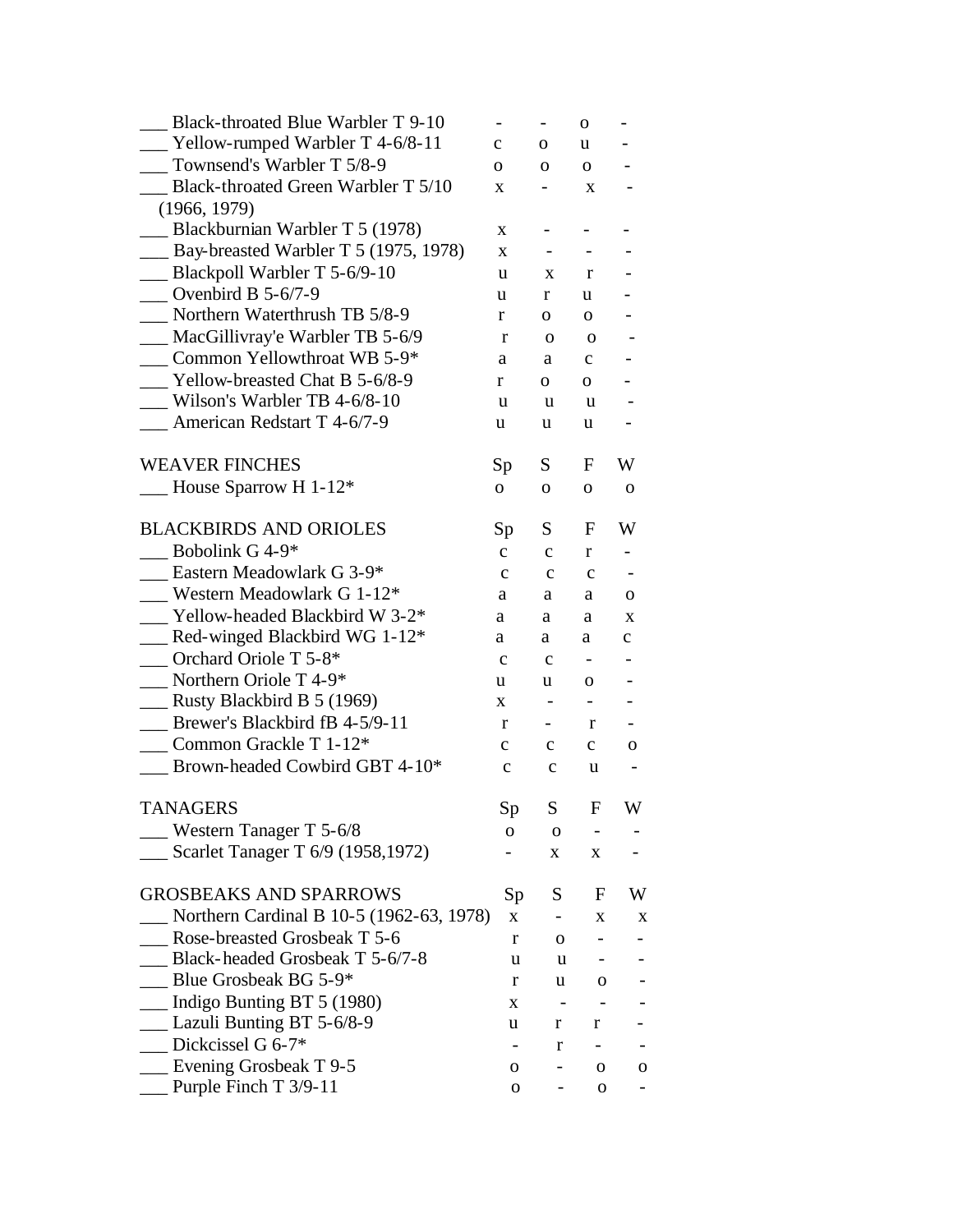| Cassin's Finch TB 7 (1979)                         |              | X            |              |              |
|----------------------------------------------------|--------------|--------------|--------------|--------------|
| Common Redpoll BT 12-3                             | О            |              |              | 0            |
| Pine Siskin BT 7-6                                 | 0            | $\mathbf{O}$ | r            | $\mathbf{O}$ |
| American Goldfinch BTG 1-12*                       | $\mathbf c$  | $\mathbf c$  | $\mathbf c$  | $\mathbf 0$  |
| Red Crossbill T 10-11                              |              |              | $\mathbf{O}$ |              |
| $\equiv$ Green-tailed Towhee B 5 (1965)            | X            |              |              |              |
| Rufous-sided Towhee B 4-5/9-11                     | u            |              | u            |              |
| Lark Bunting $G$ 4-9*                              | $\mathbf{C}$ | $\mathbf C$  | $\mathbf{C}$ |              |
| Savannah Sparrow G 4-5/8-10^                       | u            | r            | u.           |              |
| - Grasshopper Sparrow G 4-9*                       | a            | a            | a            |              |
| _ Baird's Sparrow G 5/10 (1969,1980)               | X            | -            | X            |              |
| $\equiv$ Vesper Sparrow G 4-10*                    | $\mathbf{r}$ | r            | r            |              |
| $\_\_\$ Lark Sparrow GB 4-10*                      | $\mathbf{C}$ | $\mathbf{C}$ | $\mathbf C$  |              |
| _Cassin's Sparrow GB 5 (1976)                      | $\mathbf{X}$ |              |              |              |
| __ Dark-eyed Junco B 9-5                           | u            |              | $\mathbf c$  | $\mathbf c$  |
| _ American Tree Sparrow BG 10-4                    | u            |              | X            | X            |
| __ Chipping Sparrow BT 4-6/7-10                    | u            | $\bf r$      | r            |              |
| __ Clay-colored Sparrow B 4-5/8-10                 | $\mathbf{r}$ | $\bf r$      | $\mathbf{r}$ |              |
| Field Sparrow BG 4-5/9                             | $\mathbf{r}$ |              | $\mathbf{r}$ |              |
| $\equiv$ Harris' Sparrow B 5/9-11                  | u            |              | u            |              |
| <b>EXECUTE:</b> White-crowned Sparrow B $4-5/9-11$ | $\mathbf c$  |              | u            |              |
| White-throated Sparrow B 4-6/9-11                  | $\mathbf{r}$ | 0            | $\mathbf{r}$ |              |
| <b>EX</b> Sparrow B 10-11 (1979)                   |              |              | X            |              |
| Lincoln's Sparrow WGB 4-5/9-10                     | r            |              | $\bf r$      |              |
| $\frac{1}{2}$ Swamp Sparrow WB 4-10*               | u            | u            | u            |              |
| Song Sparrow BW 8-5                                | $\bf r$      | r            | r            | $\mathbf{r}$ |
| McCown's Longspur G 5/10                           | $\mathbf r$  |              | r            |              |
| Lapland Longspur G 10-4                            | r            |              | r            | $\bf r$      |
| __ Chestnut-collared Longspur G 3-4/9-10           | u            |              | u            |              |
| Snow Bunting G 12-3                                | $\mathbf{O}$ |              |              | $\mathbf 0$  |

For additional information contact:

 Refuge Manager Crescent Lake National Wildlife Refuge HC-68, Box 21 Ellsworth, Nebraska 69340 Telephone: 308/762-4893

This resource is based on the following source:

U.S. Fish and Wildlife Service. 1990. Birds of Crescent Lake National Wildlife Refuge. Cabela's. Unpaginated.

This resource should be cited as: